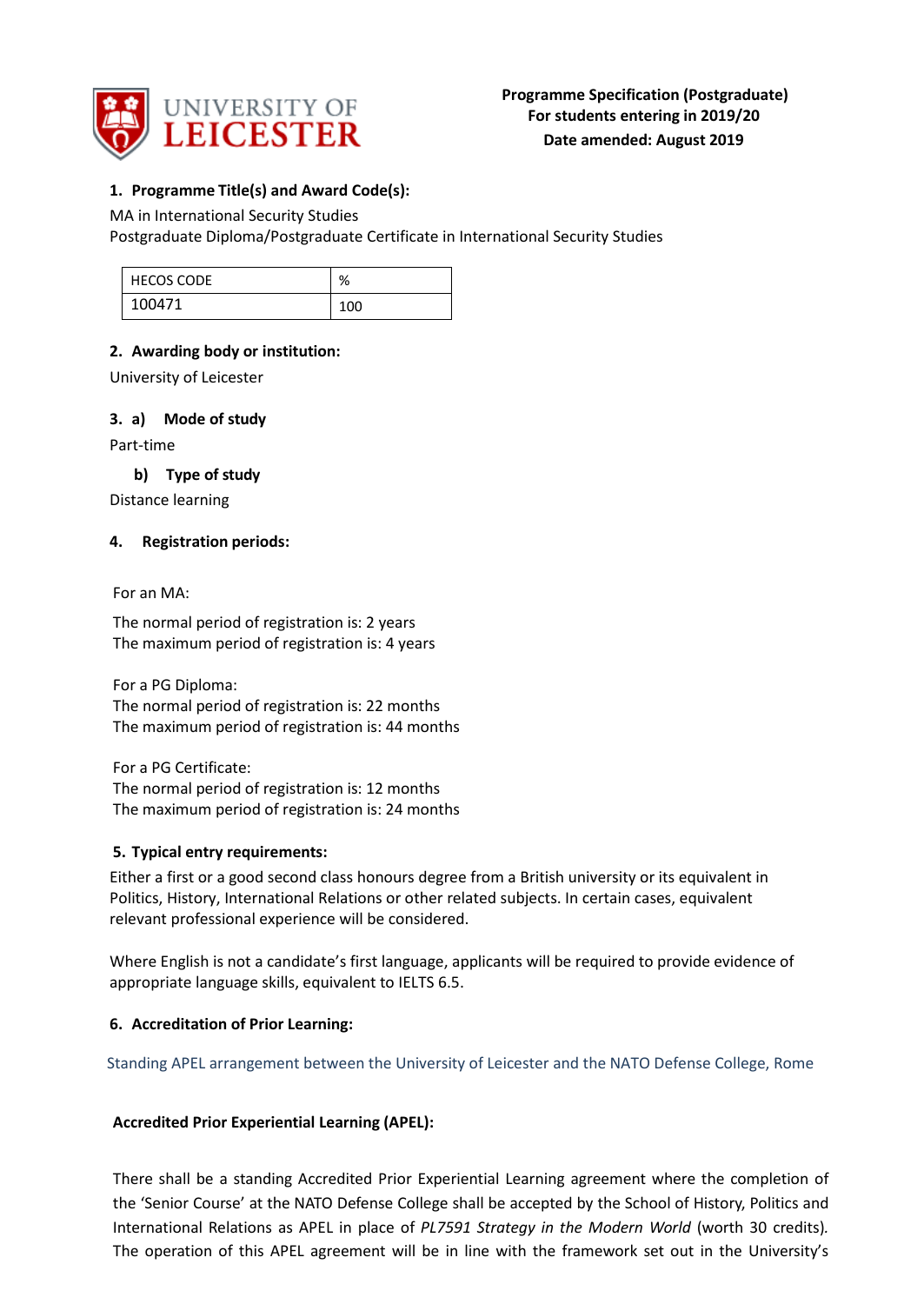Senate Regulations governing admission and registration, and the Policy on the Accreditation of Prior Learning.This standing APEL agreement is applicable to the following distance learning programmes:

- PGCert, PGDip and MA International Relations and World Order
- PGCert, PGDip and MA International Security Studies
- PGCert, PGDip and MA Diplomatic Studies
- PGCert, PGDip and MA Human Rights and Global Ethics
- PGCert, PGDip and MA Politics of Conflict and Violence
- PGCert, PGDip and MA Security, Conflict and International Development.

### Process for application of APEL

Applicants wishing to claim APEL will be required to submit evidence of completion of the Senior Course as well as a short portfolio of work. The format of the portfolio will be agreed between UoL and the NATO Defense College, Rome. This portfolio will be reviewed by UoL staff to confirm that it demonstrates that students have met the learning outcomes associated with PL7591. The University of Leicester requires students to have completed the Senior Course within the last five years in order to qualify for this APEL standing arrangement.

Subject to approval by UoL staff, applicants will be eligible to undertake a PGCert, PGDip or MA programme with UoL, consisting of:

• PG Certificate**:** NATO College Senior Course (accepted as Experiential Prior Learning on the completion of short portfolio submitted to UoL) + **one** core module offered by University of Leicester. *This structure for the PG Certificate is only available to NATO applicants. In the event that the PG Cert is continued to PG Diploma or MA the student must complete the second core module.*

• PG Diploma**:** NATO College Senior Course (accepted as Experiential Prior Learning on the completion of short portfolio submitted to UoL) + two core modules + one optional module offered by the University of Leicester.

• Masters: NATO College Senior Course (accepted as Experiential Prior Learning on the completion of short portfolio submitted to the UoL), two core modules, one optional module and dissertation offered by the University of Leicester.

### **Award and Classification**

The credits awarded by UoL on the basis of the APEL will be ungraded. Degrees will be calculated on the basis of the credits achieved at the University of Leicester only. This will be undertaken on a pro-rata basis, in line with the Policy on the Accreditation of Prior Learning.

In the case of the PG Certificate the University of Leicester requires that students successfully pass their core module (offered by the UoL) in order to achieve the qualification.

Senior Course members must meet the language requirements set out in the School of History, Politics and International Relations admissions policy in order to be accepted onto their chosen degree. The requirements are set out in the Programme Specification for each programme.

### **Fee Reduction**

Current or past Senior Course members will be offered a 10% discount on course fees, rising to 15% for 10 or more registered students per semester. Only applications **not** claiming APEL are eligible for this fee reduction.

Applications claiming APEL will have their fee reduced by the equivalent of 30 credits

### **7. Programme aims:**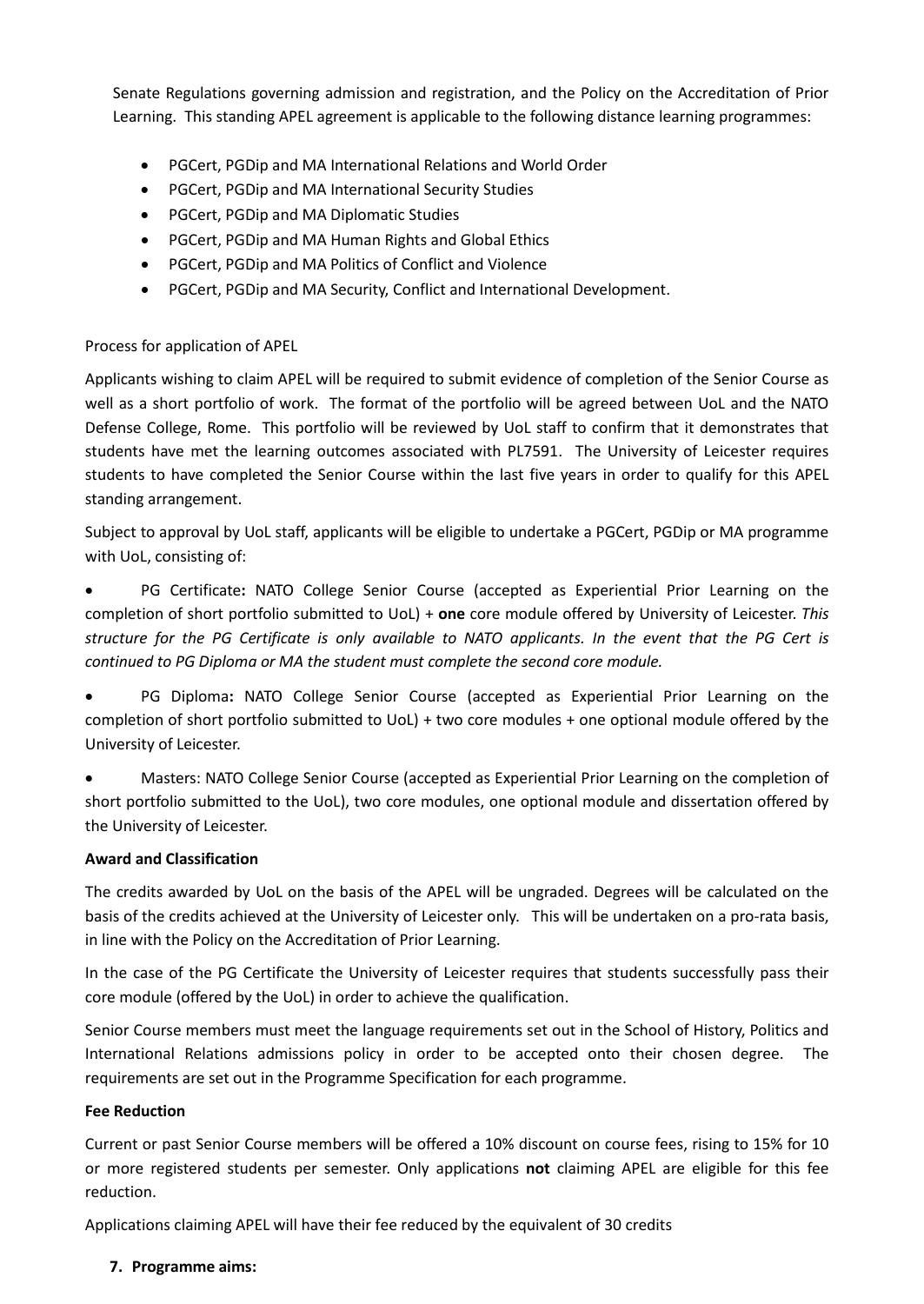The overall aim of the programme is to provide a comprehensive understanding of key issues in international security, focusing on developments since the end of the Cold War.

The programme also aims to:

- Achieve a balance between breadth and depth of study in contemporary international security by providing students with a coherent mixture of theoretical and empirical study.
- Provide students with competencies and skills to understand contemporary international security problems and to be able to analyse international security problems using a mix of theoretical and empirical tools.

### **8. Reference points used to inform the programme specification:**

The programme has been developed with reference to the following sources:

- o QAA Benchmarking statement for Politics and International Relations **<http://www.qaa.ac.uk/en/Publications/Documents/SBS-politics-15.pdf>**
- o QAA Framework for Higher EducationQualifications University of Leicester Learning Strategy:

**<http://www2.le.ac.uk/offices/sas2/quality/learnteach>**

- o University Employability Strategy
- o Periodic Developmental Review Reports (February 2014)

### **9. Programme Outcomes:**

|               | <b>Intended Learning Outcomes</b>    | <b>Teaching and Learning</b><br><b>Methods</b>         | <b>How Demonstrated?</b>   |
|---------------|--------------------------------------|--------------------------------------------------------|----------------------------|
|               |                                      |                                                        |                            |
|               |                                      | (a) Subject and Professional skills<br><b>Knowledg</b> |                            |
|               |                                      |                                                        |                            |
| MA            | Recognise, describe and discuss a    | Guided private study;                                  | Participation in online    |
|               | wide range of important themes       | directed reading; electronic                           | activities; literature     |
|               | and issues in international          | seminar/forum; essay                                   | review; research proposal; |
|               | security and its cognate field,      | commentary/feedback; and                               | essays; dissertation       |
|               | international relations              | independent research                                   |                            |
| PGDip         | Recognise, describe and discuss      | Guided private study;                                  | Participation in online    |
|               | the major themes and issues in       | directed reading; electronic                           | activities; literature     |
|               | international security and its       | seminar/forum; essay                                   | review; research proposal; |
|               | cognate field, international         | commentary/feedback; and                               | essays                     |
|               | relations                            | independent research                                   |                            |
| <b>PGCert</b> | Identify and explain the major       | Guided private study;                                  | Participation in online    |
|               | themes and issues in post-Cold       | directed reading; electronic                           | activities; research       |
|               | War international relations          | seminar/forum; essay                                   | proposal; essays           |
|               |                                      | commentary/feedback; and                               |                            |
|               |                                      | independent research                                   |                            |
|               |                                      | <b>Concepts</b>                                        |                            |
| MA            | Explain and assess the nature and    | Guided private study;                                  | Participation in online    |
|               | significance of international        | directed reading; electronic                           | activities; literature     |
|               | security.                            | seminar/forum; essay                                   | review; research proposal; |
|               |                                      | commentary/feedback; and                               | essays; dissertation       |
|               | Discuss, analyse and appraise a      | independent research                                   |                            |
|               | wide range of relevant theories and  |                                                        |                            |
|               | concepts, and relate and apply       |                                                        |                            |
|               | these to security<br>policy analysis |                                                        |                            |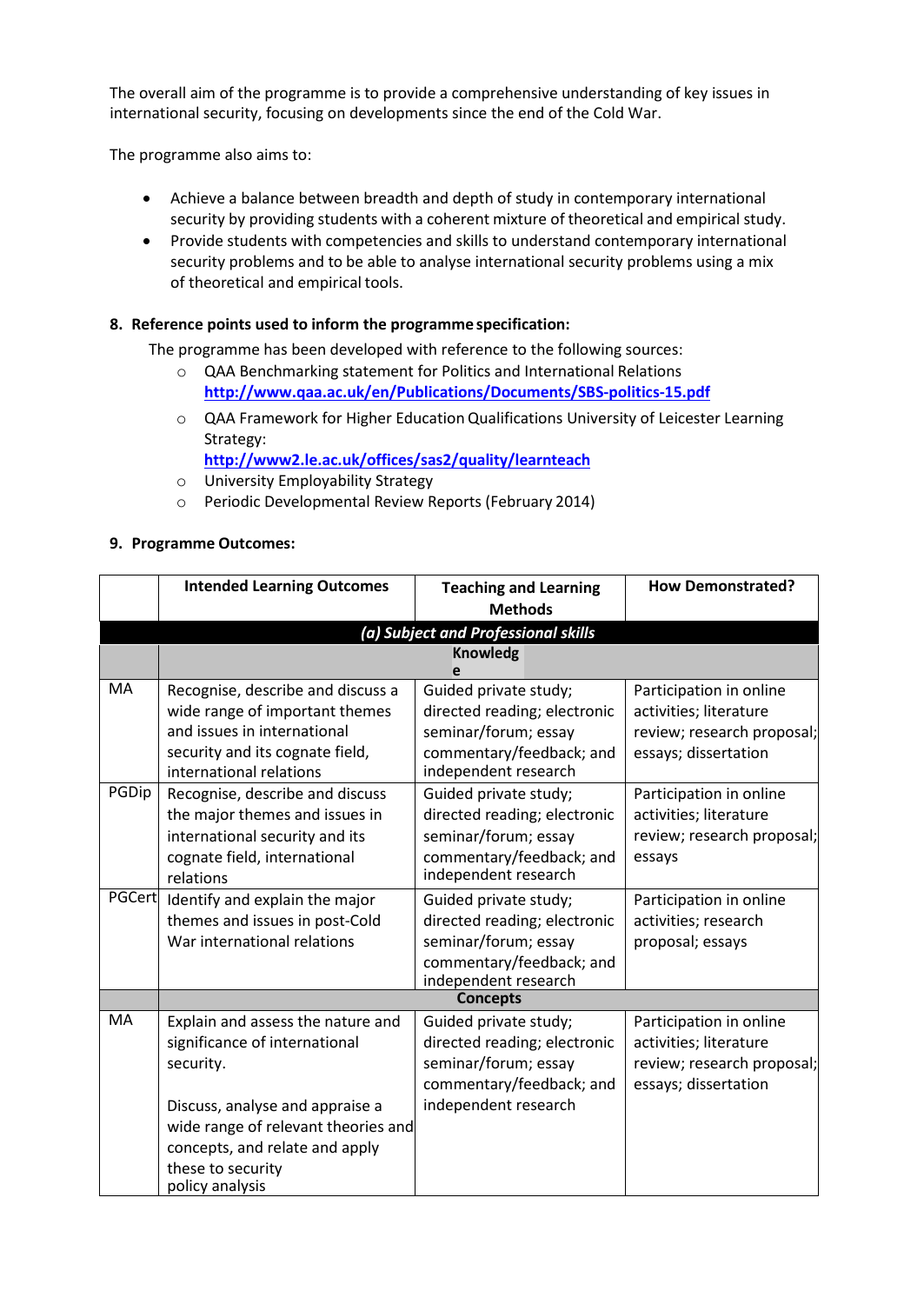| PGDip  | Explain and assess the nature and<br>significance of international<br>security.<br>Discuss, analyse and appraise<br>major theories and concepts, and<br>relate these<br>to security policy analysis | Guided private study;<br>directed reading; electronic<br>seminar/forum; essay<br>commentary/feedback; and<br>independent research | Participation in online<br>activities; literature<br>review; research proposal;<br>essays               |
|--------|-----------------------------------------------------------------------------------------------------------------------------------------------------------------------------------------------------|-----------------------------------------------------------------------------------------------------------------------------------|---------------------------------------------------------------------------------------------------------|
| PGCert | Explain and assess the nature<br>significance<br>οf<br>and<br>international security.<br>Explain and assess key concepts<br>and theories, and relate these<br>to security policy analysis           | Guided private study;<br>directed reading; electronic<br>seminar/forum; essay<br>commentary/feedback; and<br>independent research | Participation in online<br>activities; research<br>proposal; essays                                     |
|        |                                                                                                                                                                                                     | <b>Technique</b>                                                                                                                  |                                                                                                         |
| MA     | Masterful application of key<br>theories and concepts, research<br>methods, and learnt skills in<br>referencing and appropriate<br>written and verbal<br>communication                              | Guided private study;<br>directed reading; electronic<br>seminar/forum; essay<br>commentary/feedback; and<br>independent research | Participation in online<br>activities; literature<br>review; research proposal;<br>essays; dissertation |
| PGDip  | Confidently apply key theories and<br>concepts and learnt skills in<br>referencing and appropriate<br>written and verbal communication                                                              | Guided private study;<br>directed reading; electronic<br>seminar/forum; essay<br>commentary/feedback; and<br>independent research | Participation in online<br>activities; literature<br>review; research proposal;<br>essays               |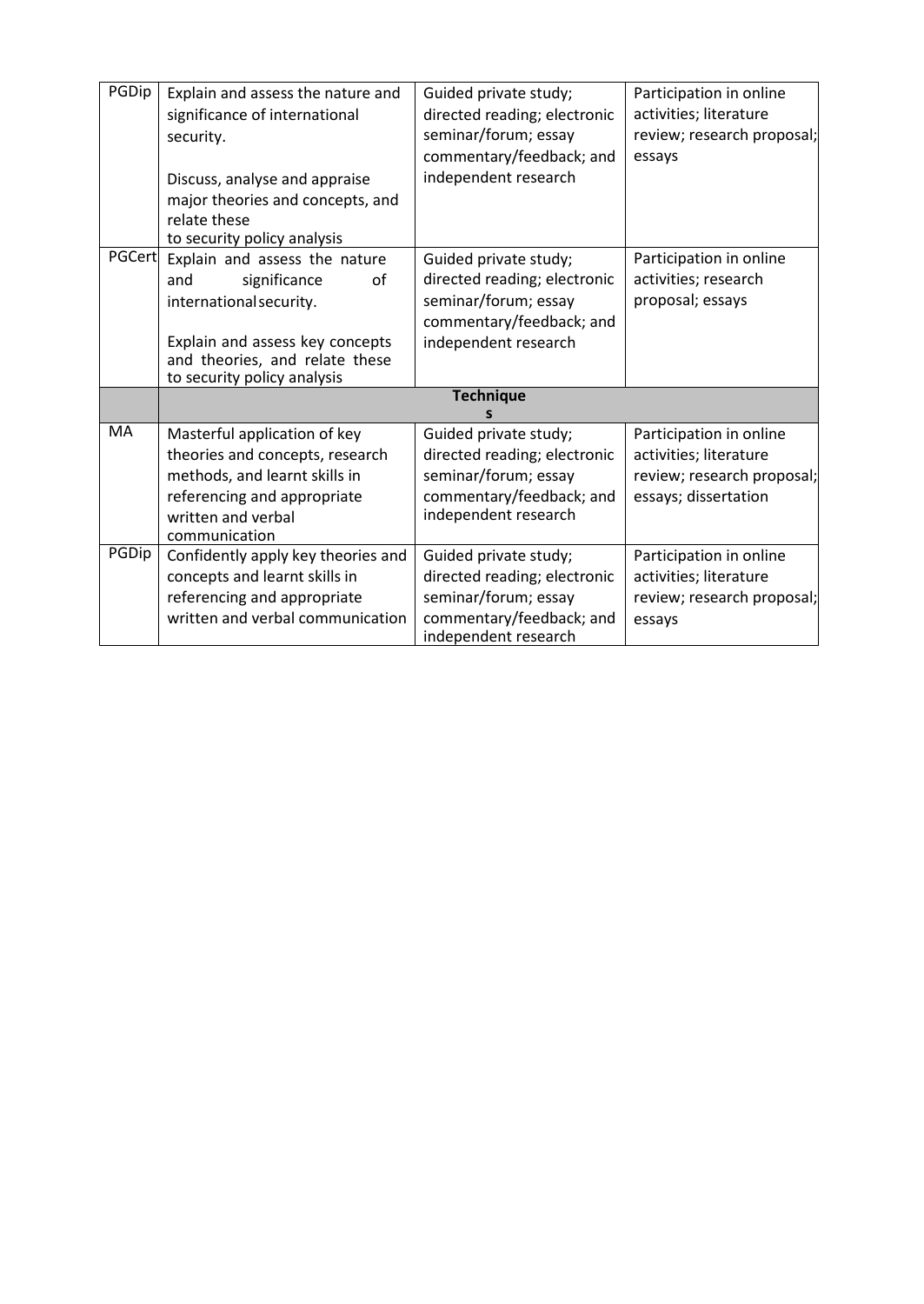|           | <b>Intended Learning Outcomes</b>                                       | <b>Teaching and Learning</b>                          | <b>How Demonstrated?</b>                             |  |  |
|-----------|-------------------------------------------------------------------------|-------------------------------------------------------|------------------------------------------------------|--|--|
|           |                                                                         | <b>Methods</b>                                        |                                                      |  |  |
|           | PGCert Apply key theories and concepts                                  | Guided private study;                                 | Participation in online                              |  |  |
|           | and                                                                     | directed                                              | activities; research                                 |  |  |
|           | learnt skills in referencing and                                        | reading; electronic                                   | proposal; essays                                     |  |  |
|           | appropriate written and verbal<br>communication                         | seminar/forum; essay                                  |                                                      |  |  |
|           |                                                                         | commentary/feedback; and<br>independent research      |                                                      |  |  |
|           |                                                                         | <b>Critical analysis</b>                              |                                                      |  |  |
| MA        | Analyse relevant concepts and                                           | Guided private study; essay                           | Participation in online                              |  |  |
|           | practices                                                               | commentary/feedback; and                              | activities; literature                               |  |  |
|           | with independence and rigour,                                           | independent research                                  | review; research proposal;                           |  |  |
|           | including in an extended                                                |                                                       | essays;                                              |  |  |
|           | research-                                                               |                                                       | dissertation                                         |  |  |
| PGDip     | based dissertation<br>Analyse relevant concepts and                     | Guided private study; essay                           | Participation in online                              |  |  |
|           | practices                                                               | commentary/feedback; and                              | activities; literature                               |  |  |
|           | with independence and rigour                                            | independent research                                  | review; research proposal;                           |  |  |
|           |                                                                         |                                                       | essays                                               |  |  |
| PGCert    | Independently analyse relevant                                          | Guided private study; essay                           | Participation in online                              |  |  |
|           | concepts and practices                                                  | commentary/feedback; and<br>independent research      | activities; research                                 |  |  |
|           |                                                                         |                                                       | proposal; essays                                     |  |  |
| MA        | Organise and present research                                           | <b>Presentation</b><br>Guided private study; essay    | Essay plans; dissertation                            |  |  |
|           | material                                                                | commentary/feedback; and                              | outline; essays;                                     |  |  |
|           | in a range of formats, including an                                     | independent research                                  | dissertation                                         |  |  |
|           | extended research-based                                                 |                                                       |                                                      |  |  |
|           | dissertation; develop arguments                                         |                                                       |                                                      |  |  |
|           | drawing on relevant material;                                           |                                                       |                                                      |  |  |
|           | write-up and deliver written                                            |                                                       |                                                      |  |  |
| PGDip     | work to a professional standard<br>Organise and present research        | Guided private study; essay                           | Essay plans; dissertation                            |  |  |
|           | material                                                                | commentary/feedback; and                              | outline; essays                                      |  |  |
|           | in a range of formats; develop                                          | independent research                                  |                                                      |  |  |
|           | arguments drawing on relevant                                           |                                                       |                                                      |  |  |
|           | material; write-up and deliver                                          |                                                       |                                                      |  |  |
|           | written                                                                 |                                                       |                                                      |  |  |
|           | work to a professional standard<br>PGCert Organise and present relevant | Guided private study; essay                           | Essay plans; dissertation                            |  |  |
|           | material;                                                               | commentary/feedback; and                              | outline; essays                                      |  |  |
|           | develop arguments drawing on                                            | independent research                                  |                                                      |  |  |
|           | material read; write-up and deliver                                     |                                                       |                                                      |  |  |
|           | written work                                                            |                                                       |                                                      |  |  |
|           | to a professional standard                                              |                                                       |                                                      |  |  |
| <b>MA</b> | Confidently and persuasively assess                                     | <b>Appraisal of evidence</b><br>Guided private study; |                                                      |  |  |
|           | the                                                                     | independent research                                  | Participation in online<br>activities; literature    |  |  |
|           | relevance and evaluate the quality                                      |                                                       | review; research proposal;                           |  |  |
|           | of a range of primary sources and                                       |                                                       | essays;                                              |  |  |
|           | secondary                                                               |                                                       | dissertation                                         |  |  |
|           | literature.                                                             |                                                       |                                                      |  |  |
| PGDip     | Confidently and persuasively assess<br>the                              | Guided private study;<br>independent research         | Participation in online                              |  |  |
|           | relevance and evaluate the quality                                      |                                                       | activities; literature<br>review; research proposal; |  |  |
|           | of a                                                                    |                                                       |                                                      |  |  |
|           | range of primary sources and                                            |                                                       | essays                                               |  |  |
|           | secondary literature.<br>PGCert Appraise the relevance and quality      | Guided private study;                                 | Participation in online                              |  |  |
|           | of a                                                                    | independent research                                  | activities; research                                 |  |  |
|           | range of appropriate sources                                            |                                                       | proposal; essays                                     |  |  |
|           |                                                                         | (b) Transferable skills                               |                                                      |  |  |
|           |                                                                         |                                                       |                                                      |  |  |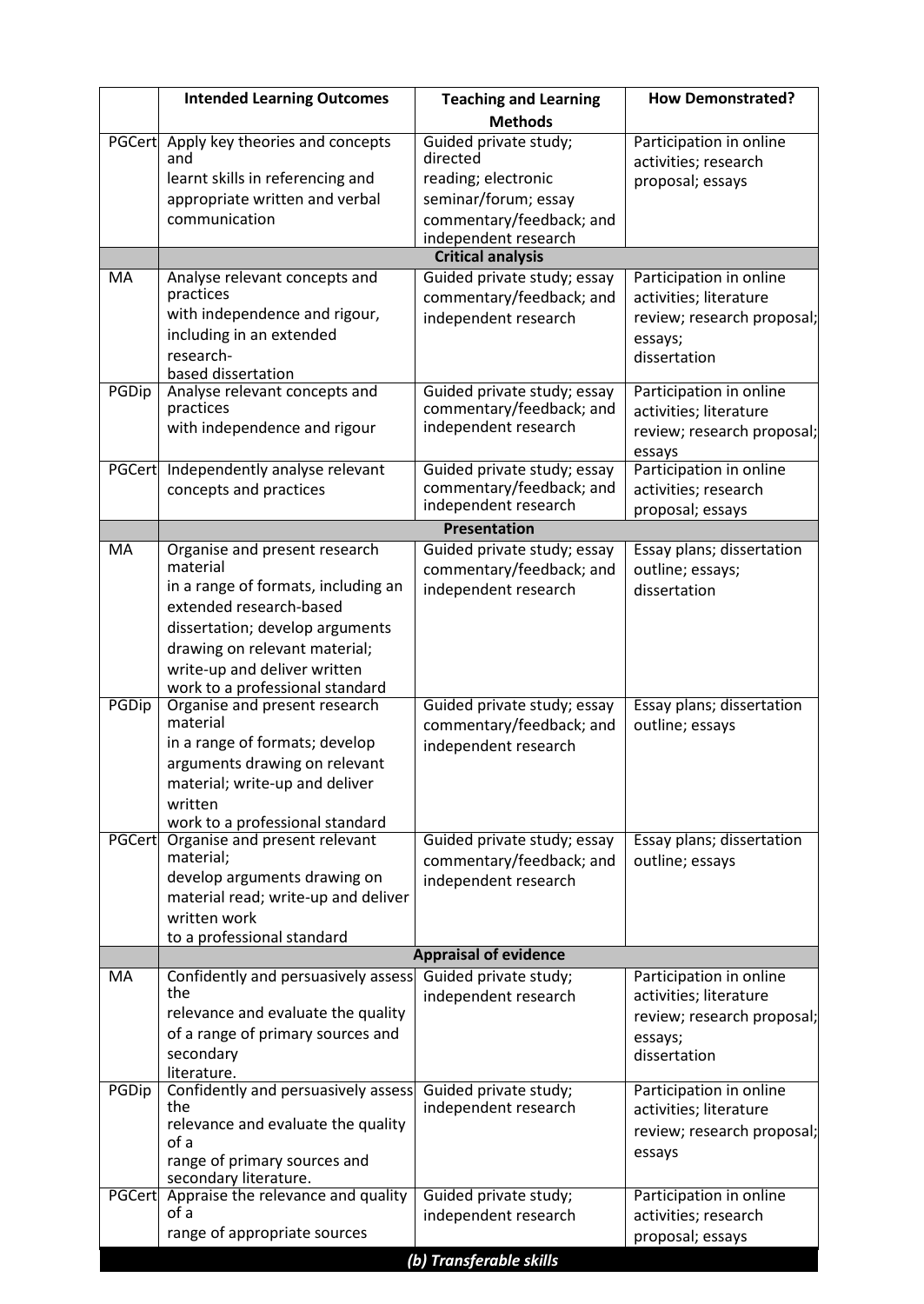|    |                                                                                                                                                                                                                                                             | <b>Research skills</b>                                                                             |                                                                                                    |
|----|-------------------------------------------------------------------------------------------------------------------------------------------------------------------------------------------------------------------------------------------------------------|----------------------------------------------------------------------------------------------------|----------------------------------------------------------------------------------------------------|
| MA | Design appropriate research<br>questions;<br>develop research proposal; discuss<br>the ethical implications of<br>research; recognise and create<br>effective literature reviews.<br>Conceive and produce an<br>independent research-based<br>dissertation. | Formative study/research<br>skills<br>modules (1-4); dissertation<br>supervision; directed reading | Research skills module e-<br>tivities; dissertation<br>outline; literature<br>review; dissertation |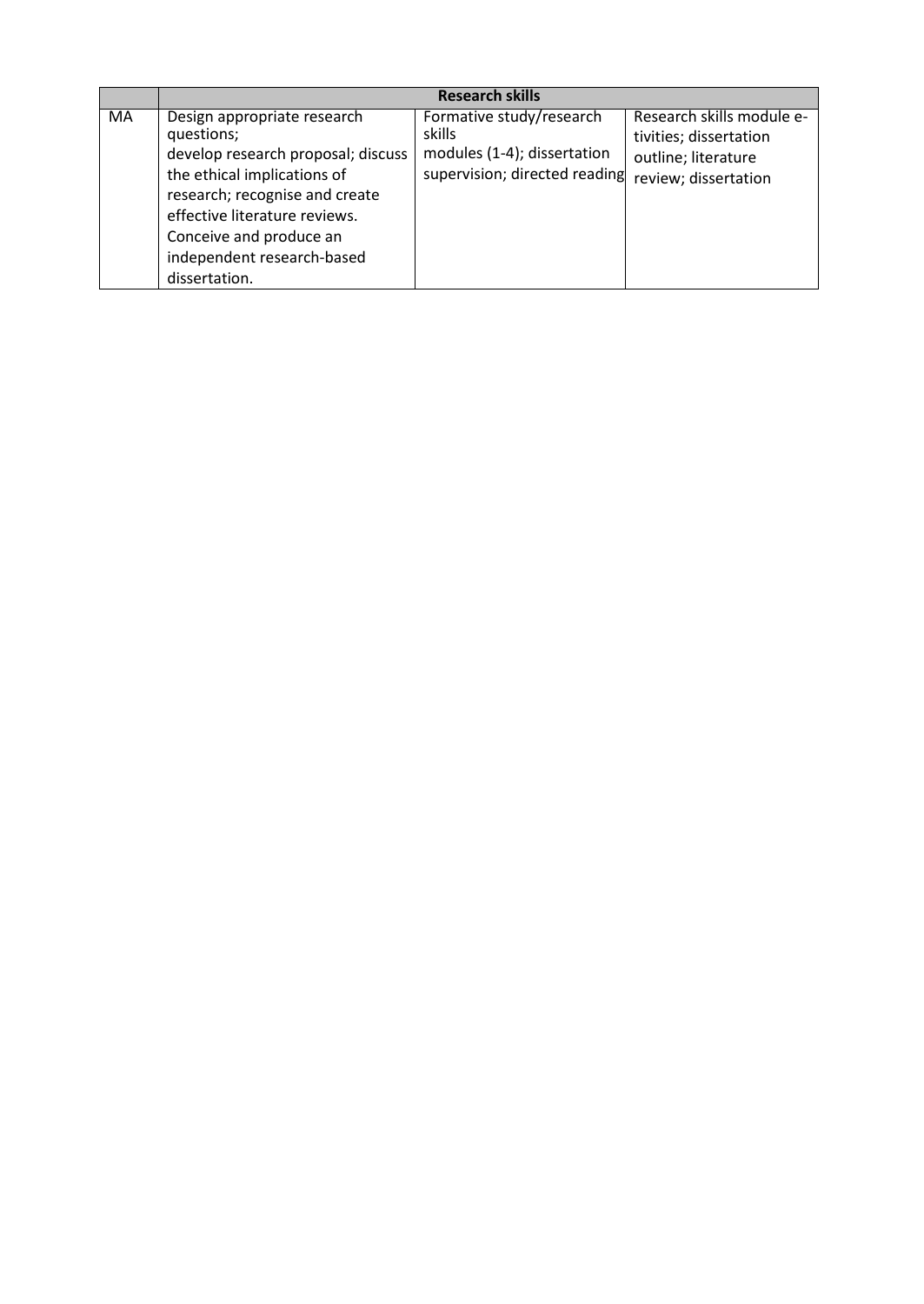|           | <b>Intended Learning Outcomes</b>                                   | <b>Teaching and Learning</b>                        | <b>How Demonstrated?</b>                               |
|-----------|---------------------------------------------------------------------|-----------------------------------------------------|--------------------------------------------------------|
|           |                                                                     | <b>Methods</b>                                      |                                                        |
| PGDip     | Design appropriate research<br>questions;                           | Formative study/research<br>skills                  | Research skills module e-<br>tivities; research design |
|           | develop research proposal; discuss                                  | modules (1-3); directed                             | outline; literature review                             |
|           | the ethical implications of                                         | reading                                             |                                                        |
|           | research; recognise and create                                      |                                                     |                                                        |
|           | effective literature reviews.                                       |                                                     |                                                        |
|           | PGCert Design appropriate research<br>questions;                    | Formative study/research<br>skills                  | Research skills module e-<br>tivities; research design |
|           | develop research proposal; discuss                                  | modules (1 & 2); directed                           | outline                                                |
|           | the ethical implications of research                                | reading<br><b>Communication skills</b>              |                                                        |
| MA        | Summarise, explain and analyse                                      | Guided private study; essay                         | Essay plans; dissertation                              |
|           | complex material, and formulate                                     | commentary/feedback;                                | outline; essays;                                       |
|           | and present critical discussions                                    | electronic seminar/forum;                           | dissertation; participation                            |
|           | and independent appraisals orally                                   | and independent research                            | in on-line activities                                  |
|           | and in writing, including in an                                     |                                                     |                                                        |
|           | extended                                                            |                                                     |                                                        |
|           | research-based dissertation                                         |                                                     |                                                        |
| PGDip     | Summarise, explain and analyse                                      | Guided private study; essay                         | Essay plans; dissertation                              |
|           | complex material, and formulate                                     | commentary/feedback;                                | outline; essays;                                       |
|           | and present critical discussions                                    | electronic seminar/forum;                           | participation in on-line                               |
|           | and independent appraisals orally                                   | and independent research                            | activities                                             |
|           | and in                                                              |                                                     |                                                        |
|           | writing                                                             |                                                     |                                                        |
|           | PGCert Summarise and explain complex<br>material, and formulate and | Guided private study; essay<br>commentary/feedback; | Essay plans; dissertation<br>outline; essays;          |
|           | present discussions and appraisals                                  | electronic seminar/forum;                           | participation in on-line                               |
|           | orally and in writing                                               | and independent research                            | activities                                             |
|           |                                                                     | Data presentation                                   |                                                        |
| <b>MA</b> | Synthesise research data into                                       | Online resource-based                               | Essays; dissertation                                   |
|           | coherent                                                            | learning;                                           |                                                        |
|           | and sustained arguments using                                       | electronic                                          |                                                        |
|           | appropriate IT resources                                            | seminar/forum;                                      |                                                        |
|           | Synthesise research data into                                       | independent research<br>Online resource-based       | Essays                                                 |
| PGDip     | coherent                                                            | learning;                                           |                                                        |
|           | and sustained arguments using                                       | electronic                                          |                                                        |
|           | appropriate IT resources                                            | seminar/forum;                                      |                                                        |
|           |                                                                     | independent research                                |                                                        |
|           | PGCert Present research data using                                  | Online resource-based                               | Essays                                                 |
|           | appropriate IT resources                                            | learning;                                           |                                                        |
|           |                                                                     | electronic                                          |                                                        |
|           |                                                                     | seminar/forum;<br>independent research              |                                                        |
|           |                                                                     | <b>Information</b>                                  |                                                        |
|           |                                                                     | technology                                          |                                                        |
| <b>MA</b> | Confidently and effectively                                         | Induction; online resource-                         | Use of Blackboard and                                  |
|           | retrieve,                                                           | based learning; activities                          | participation in on-                                   |
|           | utilise and present information<br>using appropriate information    |                                                     | line activities;                                       |
|           | technology, for example,                                            |                                                     | essays; dissertation                                   |
|           | bibliographic software, data                                        |                                                     |                                                        |
|           | archives, data analysis software                                    |                                                     |                                                        |
| PGDip     | Retrieve, utilise and present                                       | Induction; online resource-                         | Use of Blackboard and                                  |
|           | information using appropriate                                       | based learning; activities                          | participation in on-                                   |
|           | information technology, for                                         |                                                     | line activities;                                       |
|           | example, bibliographic software,<br>data archives                   |                                                     | essays                                                 |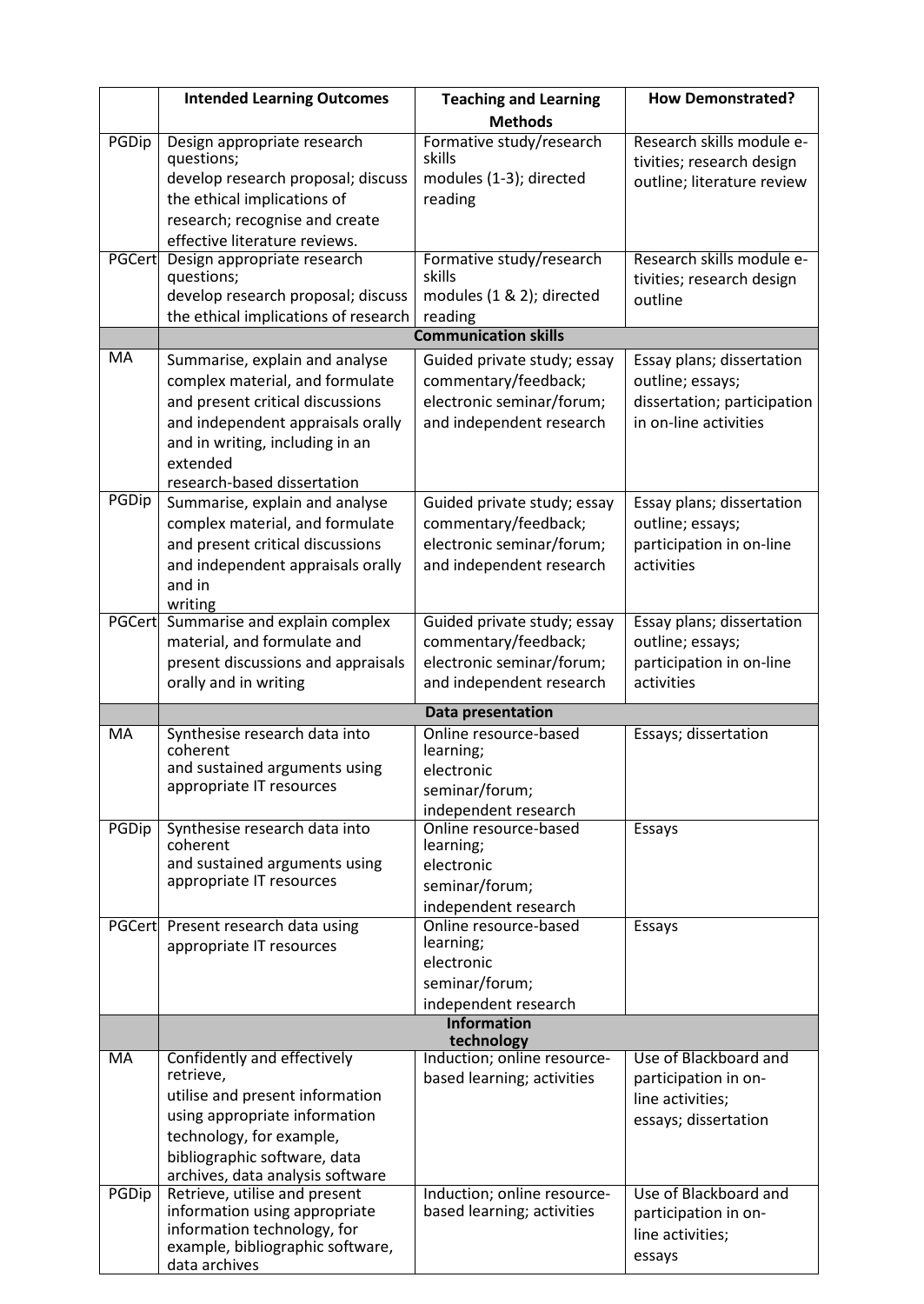|       | PGCert Retrieve and present information<br>using<br>appropriate information<br>technology, for example,<br>bibliographic software, data<br>archives | Induction; online resource-<br>based learning; activities | Use of Blackboard and<br>participation in on-line<br>activities; essays |  |
|-------|-----------------------------------------------------------------------------------------------------------------------------------------------------|-----------------------------------------------------------|-------------------------------------------------------------------------|--|
|       | <b>Problem solving</b>                                                                                                                              |                                                           |                                                                         |  |
| MA    | Identify, investigate, analyse,                                                                                                                     | Guided private study; online                              | Essays; dissertation;                                                   |  |
|       | formulate                                                                                                                                           | resource-based learning;                                  | participation in on-                                                    |  |
|       | and advocate solutions to problems                                                                                                                  | electronic seminar/forum                                  | line activities                                                         |  |
| PGDip | Identify, investigate, analyse,                                                                                                                     | Guided private study; online                              | Essays; participation in                                                |  |
|       | formulate                                                                                                                                           | resource-based learning;                                  | on-                                                                     |  |
|       | and advocate solutions to problems                                                                                                                  | electronic seminar/forum                                  | line activities                                                         |  |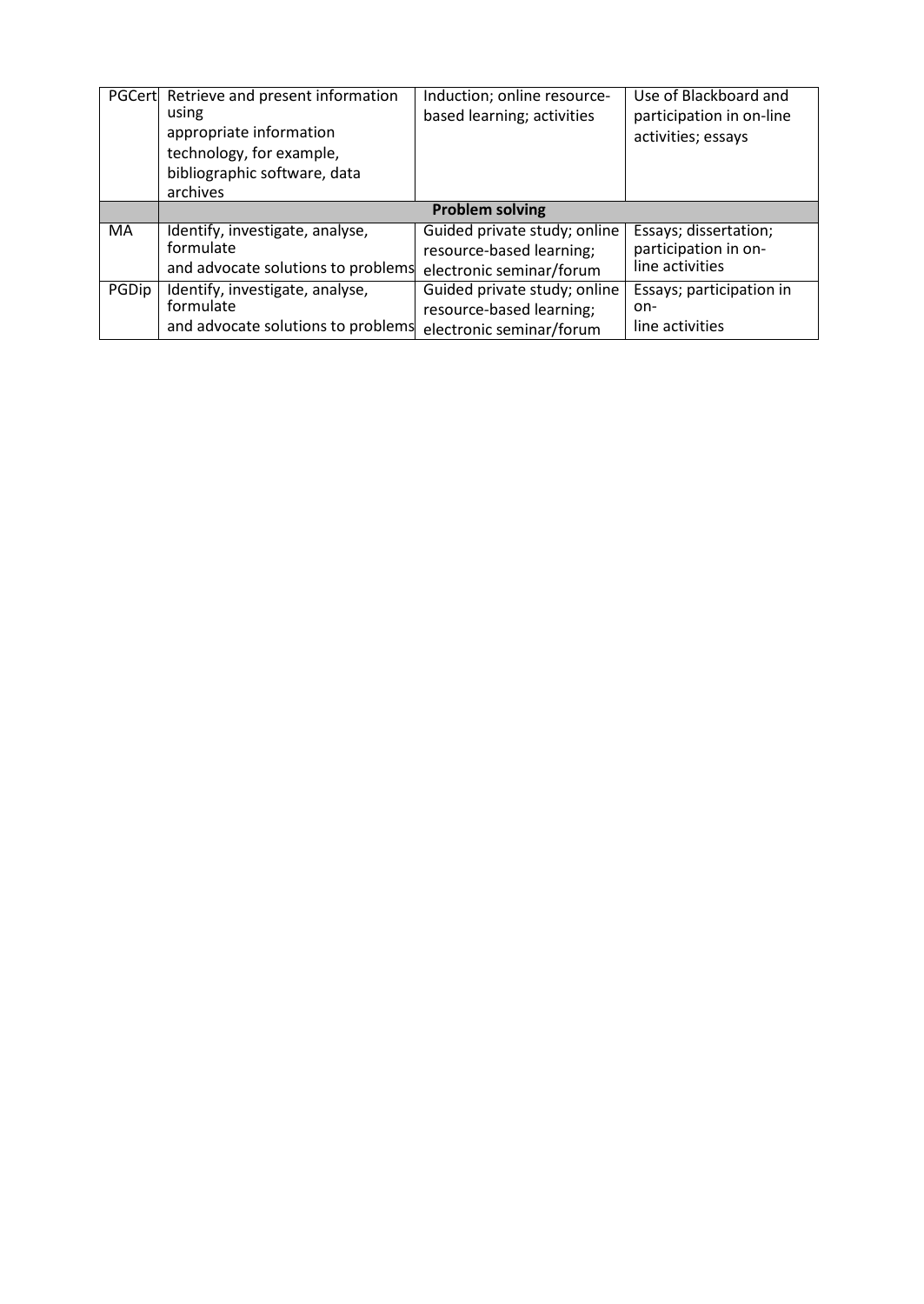|               | <b>Intended Learning Outcomes</b>                       | <b>Teaching and Learning</b>                             | <b>How Demonstrated?</b>                                                                    |
|---------------|---------------------------------------------------------|----------------------------------------------------------|---------------------------------------------------------------------------------------------|
|               |                                                         | <b>Methods</b>                                           |                                                                                             |
| PGCert        | Identify and analyse relevant                           | Guided private study; online                             | Essays; participation in                                                                    |
|               | problems                                                | resource-based learning;                                 | on-                                                                                         |
|               | and select between appropriate<br>responses             | electronic seminar/forum                                 | line activities                                                                             |
|               |                                                         | <b>Working</b><br>relationships                          |                                                                                             |
| MA            | Collaborate confidently and                             | Electronic seminar/forum;                                | Participation in on-line                                                                    |
|               | effectively                                             | dissertation supervision                                 | activities: message                                                                         |
|               | as part of a team. Identify                             |                                                          | boards and Wikis                                                                            |
|               | appropriate opportunities for                           |                                                          |                                                                                             |
|               | drawing on the knowledge and                            |                                                          |                                                                                             |
|               | expertise of others; contribute and                     |                                                          |                                                                                             |
|               | comment on ideas in                                     |                                                          |                                                                                             |
| PGDip         | learning groups<br>Collaborate effectively as part of a | Electronic seminar/forum                                 | Participation in on-line                                                                    |
|               | team. Identify appropriate                              |                                                          | activities: message                                                                         |
|               | opportunities for drawing on the                        |                                                          | boards and Wikis                                                                            |
|               | knowledge and expertise of                              |                                                          |                                                                                             |
|               | others; contribute and comment                          |                                                          |                                                                                             |
|               | on ideas in                                             |                                                          |                                                                                             |
|               | learning groups                                         |                                                          |                                                                                             |
| <b>PGCert</b> | Collaborate as part of a team.<br>Identify              | Electronic seminar/forum                                 | Participation in on-line<br>activities: message                                             |
|               | appropriate opportunities for                           |                                                          | boards and Wikis                                                                            |
|               | drawing on the knowledge and                            |                                                          |                                                                                             |
|               | expertise of others; contribute                         |                                                          |                                                                                             |
|               | and comment on                                          |                                                          |                                                                                             |
|               | ideas in learning groups                                |                                                          |                                                                                             |
| <b>MA</b>     | Develop and implement personal                          | <b>Managing learning</b><br>Non-core module activities;  | Participation in online                                                                     |
|               | plan                                                    | guided independent study;                                | activities; essays;                                                                         |
|               | of work to meet a deadline                              | personal tutor system;                                   | dissertation; Personal                                                                      |
|               |                                                         | dissertation supervision                                 | <b>Development Planning</b>                                                                 |
|               | Work independently and in groups                        |                                                          |                                                                                             |
|               | towards the completion of a range                       |                                                          |                                                                                             |
|               | of                                                      |                                                          |                                                                                             |
| PGDip         | tasks<br>Develop and implement personal                 | Non-core module activities;                              | Participation in online                                                                     |
|               | plan                                                    |                                                          |                                                                                             |
|               |                                                         |                                                          |                                                                                             |
|               | of work to meet a deadline                              | guided independent study;                                |                                                                                             |
|               |                                                         | personal tutor system                                    | <b>Development Planning</b>                                                                 |
|               | Work independently and in groups                        |                                                          |                                                                                             |
|               | towards the completion of a range                       |                                                          |                                                                                             |
|               | of tasks                                                |                                                          |                                                                                             |
|               | PGCert Develop and implement personal<br>plan           | Non-core module activities;<br>guided independent study; | Participation in online                                                                     |
|               | of work to meet a deadline                              | personal tutor system                                    | activities; essays; Personal<br>activities; essays; Personal<br><b>Development Planning</b> |
|               |                                                         |                                                          |                                                                                             |
|               | Work independently and in groups                        |                                                          |                                                                                             |
|               | towards the completion of a range<br>of tasks           |                                                          |                                                                                             |
|               |                                                         | <b>Career management</b>                                 |                                                                                             |
| MA            | Take charge of one's own progress                       | Non-core module activities;                              | Participation in online                                                                     |
|               | and                                                     | personal tutor system; PDP                               | activities; Personal                                                                        |
|               | development                                             | training (on-line)                                       | <b>Development Planning</b>                                                                 |
|               | Reflect on one's strengths,                             |                                                          |                                                                                             |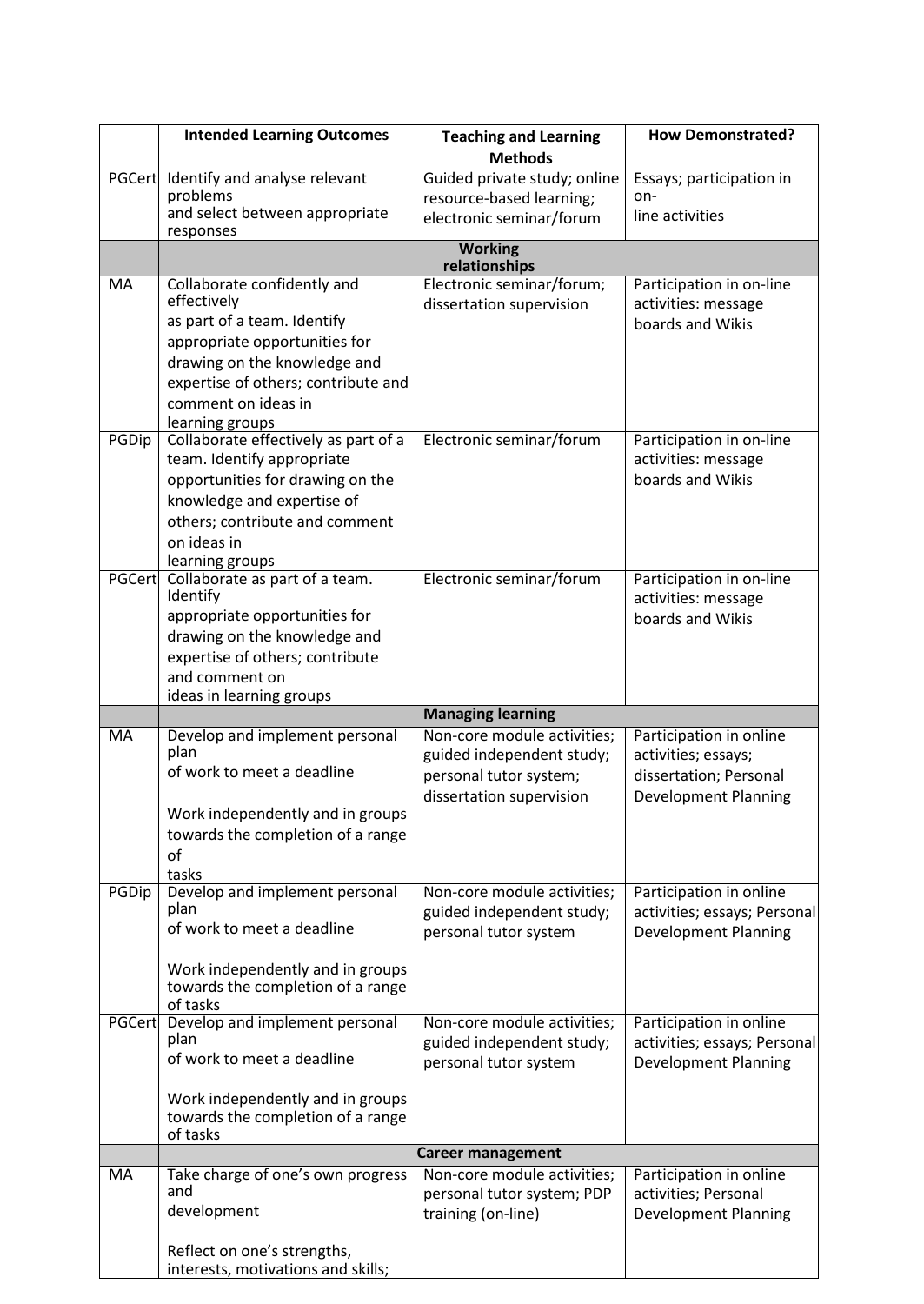|               | recognise one's achievements                                                                      |                             |                         |
|---------------|---------------------------------------------------------------------------------------------------|-----------------------------|-------------------------|
| PGDip         | Take charge of one's own progress<br>and                                                          | Non-core module activities; | Participation in online |
|               |                                                                                                   | personal tutor system; PDP  | activities; Personal    |
|               | development                                                                                       | training (on-line)          | Development Planning    |
|               | Reflect on one's strengths,<br>interests, motivations and skills;<br>recognise one's achievements |                             |                         |
| <b>PGCert</b> | Take charge of one's own progress                                                                 | Non-core module activities; | Participation in online |
|               | and                                                                                               | personal tutor system; PDP  | activities; Personal    |
|               | development                                                                                       | training (on-line)          | Development Planning    |
|               | Reflect on one's strengths,                                                                       |                             |                         |
|               | interests, motivations and skills;                                                                |                             |                         |
|               | recognise one's                                                                                   |                             |                         |
|               | achievements                                                                                      |                             |                         |

# **10. Special features:**

The programme is designed to build on the university's Learning Innovation Strategy, and is subject to on-going collaborative development with the Leicester Learning Institute. The programme is based on a social constructivist learning model.

Students are expected to complete a dissertation that is in line with the award title.

### **11. Indications of programme quality:**

- Considerable departmental experience in e-learning as a result of the development and success of our existing DL programmes;
- Presentations from current students and former students at national and international conferences;
- Regular progression of former students into academic posts and postdoctoral and research projects;
- Consistent, positive feedback from current and former students;
- Consistent positive feedback from external examiners.

### **12. Scheme of Assessment**

Senate Regulation 6: Regulations governing taught postgraduate programmes of study applies [http://www2.le.ac.uk/offices/sas2/regulations/general-regulations-for-taught](http://www2.le.ac.uk/offices/sas2/regulations/general-regulations-for-taught-programmes)[programmes](http://www2.le.ac.uk/offices/sas2/regulations/general-regulations-for-taught-programmes)

Students are only expected to complete the summative elements of the modules within this programme in order to pass.

### **13. Progression points**

As defined in [Senate Regulation 6: Regulations governing taught postgraduate programmes of](http://www2.le.ac.uk/offices/sas2/regulations/general-regulations-for-taught-programmes) [study](http://www2.le.ac.uk/offices/sas2/regulations/general-regulations-for-taught-programmes)

Board of Examiners in February and August will confirm that students have satisfactorily completed the requirements to progress to the dissertation.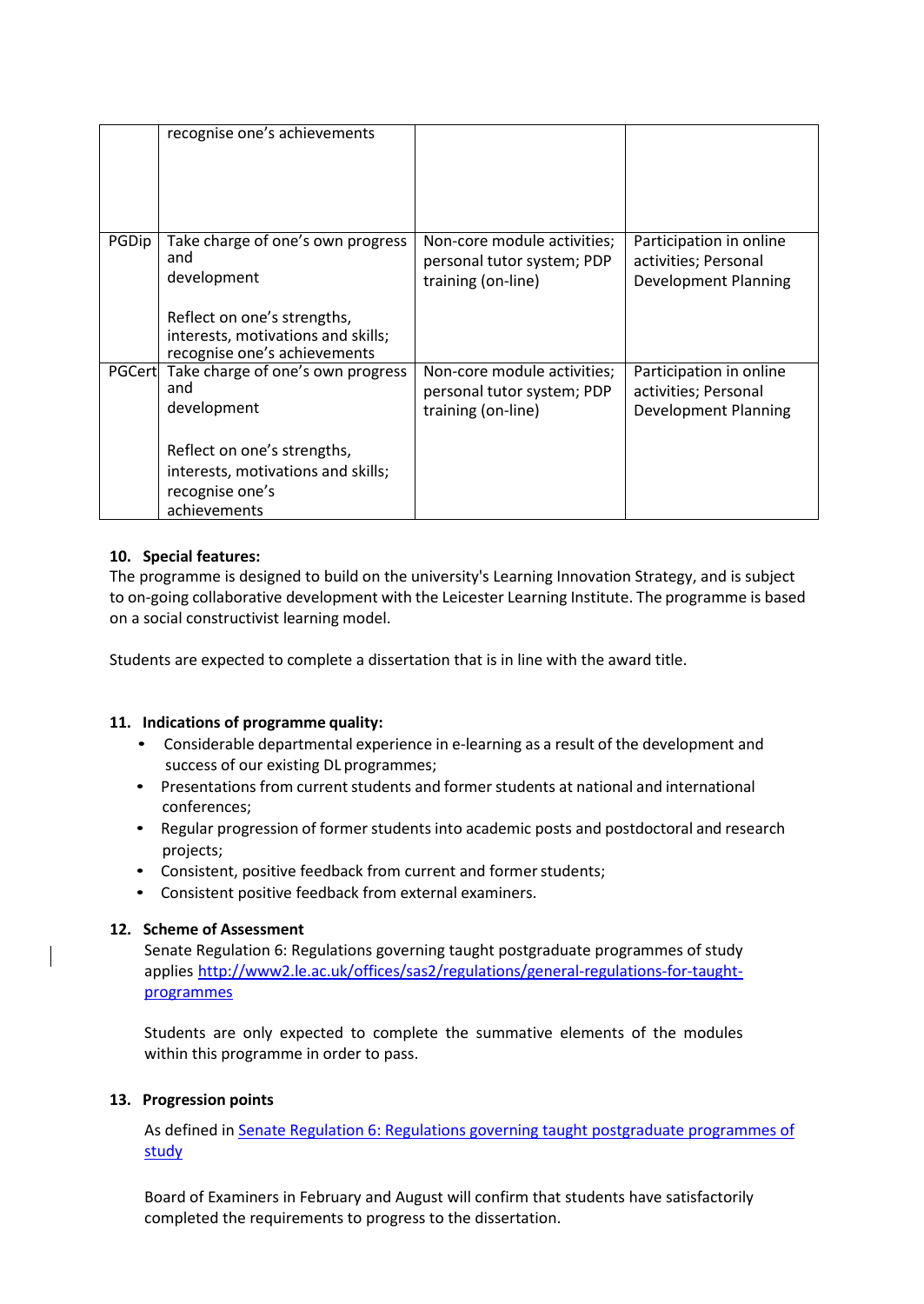### **14. Rules relating to re-sits or re-submissions:**

As defined in [Senate Regulation 6: Regulations governing taught postgraduate programmes of](http://www2.le.ac.uk/offices/sas2/regulations/general-regulations-for-taught-programmes) [study](http://www2.le.ac.uk/offices/sas2/regulations/general-regulations-for-taught-programmes)

### **15. Additional information** [e.g. timetable for admissions]

#### **Sustainability**

Strengthening global peace, security and governance is at the heart of the UK's 2018 aid strategy and is the central focus of our distance learning MA programmes (see https://le.ac.uk/engagement/sdgs for details). Our courses directly contribute to Sustainability Development Goat (SDG) 16 Peace, Justice and Strong Institutions. A number of our MAs (particularly MA SCID) are designed for students who work or wish to work in the security, humanitarian or development sector thereby having a direct influence on practice. All our DL MAs support SDG 5 Gender Equality both through its engagement with academic debates about the role of gender in international politics, security, peace and development. I should also be noted that distance learning provides opportunities for women to access education, widening access to those who may be unable to travel for university education due to work or caring responsibilities. The programme also supports SDG 4 – Quality Education by providing access to academically rigorous and vocationally relevant education to anyone, anywhere in the world. Distance learning allows for capacity building without students having to leave their home countries.

#### **16. External Examiners:**

The details of the External Examiner(s) for this programme and the most recent External Examiners' reports can be found [here.](https://exampapers.le.ac.uk/xmlui/handle/123456789/227)